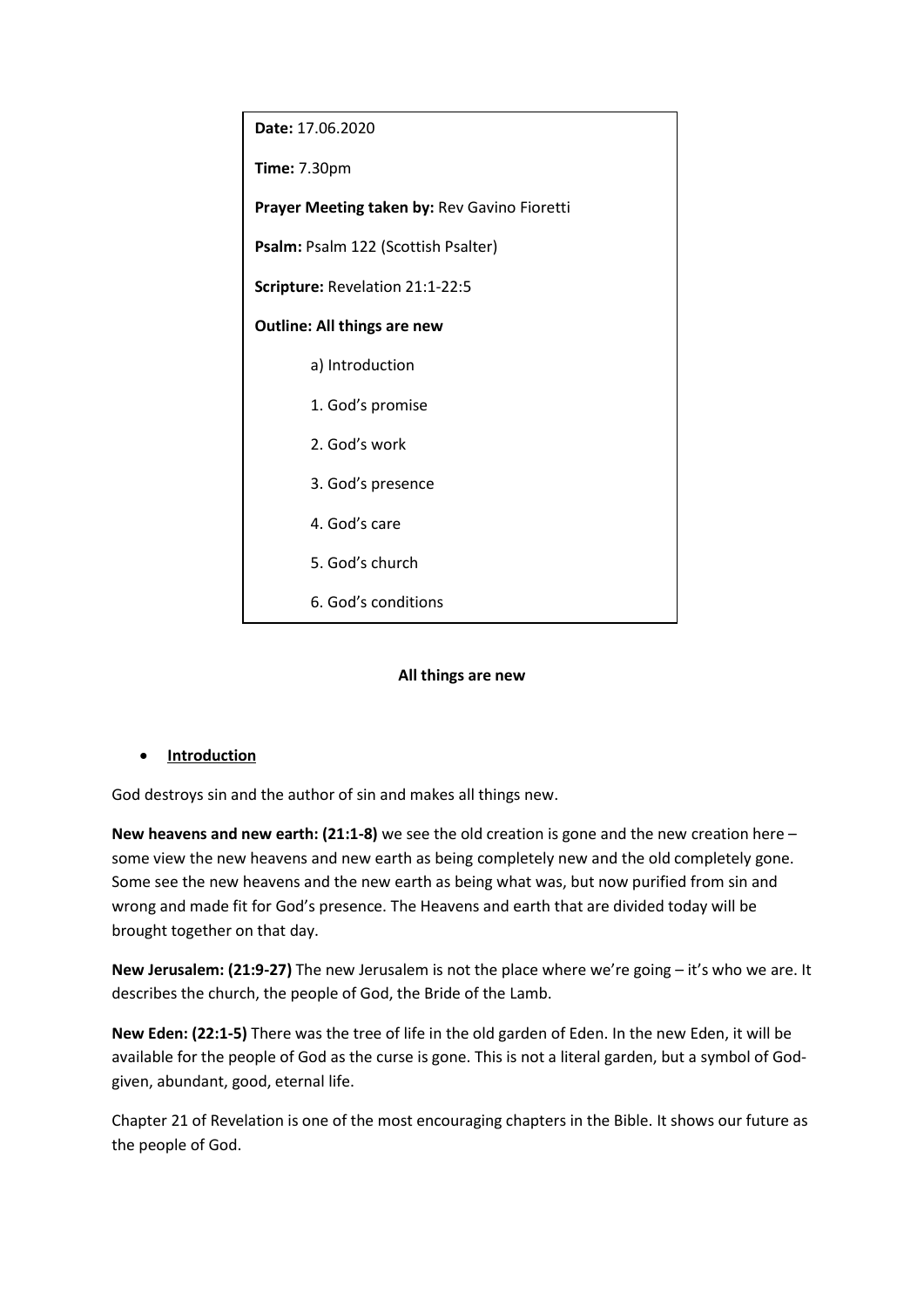#### **1) God's promise**

We see the promises of God fulfilled.

**Adam:** A Saviour was promised to Adam. God fulfilled His promise. In the previous chapter, we say the enemy gone, the devil crushed by Christ. The purpose of Christ's work is the salvation of the world. His salvation is cosmic – not only are individual souls saved, but the world is healed.

**Canaan:** Canaan was the Promised Land – a place of blessing and abundant life – we see this promise fulfilled in chapter 21.

**The prophets:** The prophets described how the lamb and wolf would be together. The child and adder would be together without harm. Sin is removed from the scene. The earth is sanctified and purified. Sin will never be again.

We see here the promises of God fulfilled and the purposes of God revealed. We live to experience good in this world, but the good that's still to come is so, so much better – the good that's to come will not age, rust or decay.

#### **2) God's work**

It's God who is making all things new.

**The place:** This place is God's handiwork. When God does something, He does it well and perfectly. It will be so amazingly beautiful. It is the work of God.

**The people:** The New Jerusalem is from God. This is a reminder that the church is the work of God – we are people that He has made. He's chosen and made us to be His people. We've been born to a new hope – this is of God. Repentant hearts come from God. He makes us a new people.

### **3) God's presence**

**The temple:** God will be with His people – the gulf between God and His people will be no more. At times, we experience this in part on earth – in God's Word, in worship, sharing in the Lord's Supper, in the presence of God's people. Then, we shall experience His presence fully. The new heavens and new earth will be the dwelling place of God. The temple of God is where He meets sinners. God's presence will be everywhere in the new Heavens and earth.

**The throne:** There is a throne – God rules over the new heavens and the new earth.

**The place:** There, we will see Jesus face-to-face. There will be no more doubts about His love, sufficiency or salvation. There, we'll love Him as He deserves. We'll see His beauty. He'll be with us. How our hearts will overflow on that day with worship when we see Him.